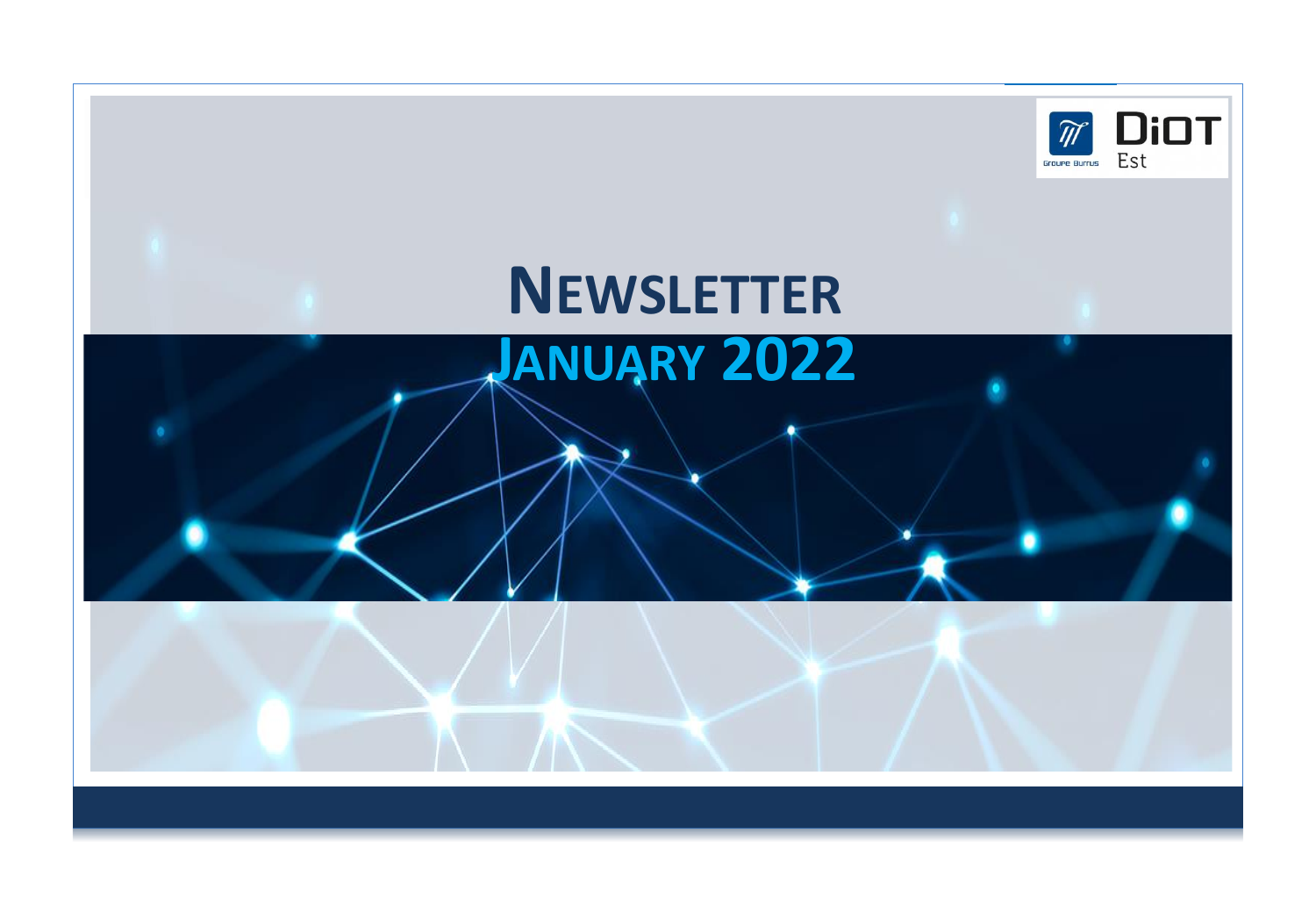## **TOPICS**



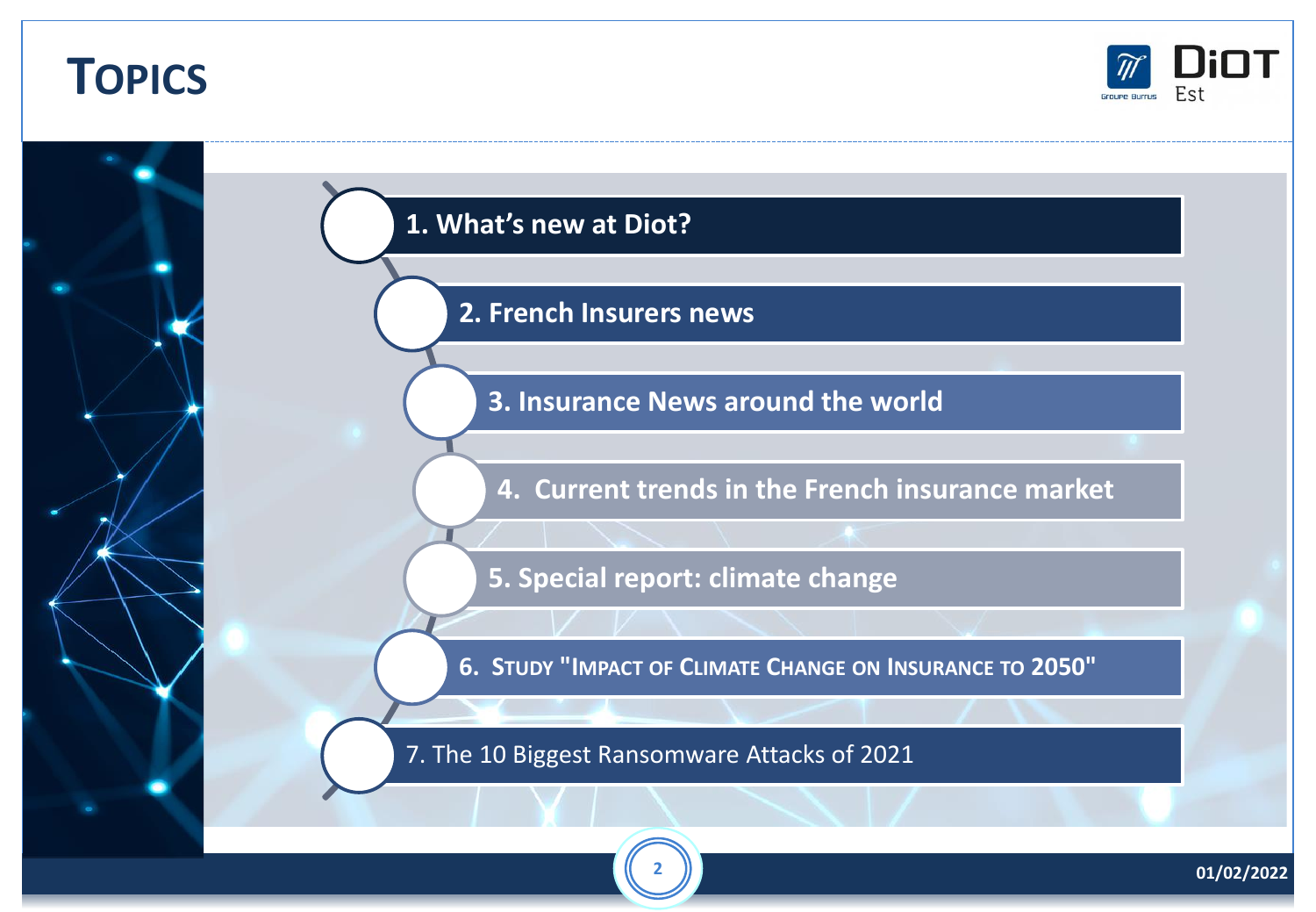# **WHAT'S NEW AT DIOT?**



#### **DIOT-LSN AND SIACI SAINT HONORE FINALIZE THEIR MERGER AND CREATE A LEADING INDEPENDENT EUROPEAN INSURANCE BROKE**



Please visit our [Website: HOME DIOT SIACI | DIOT -](https://www.info.diot-siaci.com/?lang=en) SIACI

The transaction signed on July 2 between the BURRUS GROUP, headed by Christian Burrus, and SIACI SAINT HONORE, chaired by Pierre Donnersberg, was completed on November 16, paving the way for the creation of a new European leader in insurance brokerage, reinsurance and risk management consulting.

Pierre Donnersberg will be Chairman of the new "DIOT-SIACI" group and Christian Burrus will become Vice-Chairman and Managing Director within an Executive Committee of directors from both entities.

By becoming one of the world's top 10 players in large corporate risks, the new group is positioning itself as a key player in this market alongside the global brokers from across the Atlantic. In France, thanks to its national network, it is strengthening its position in the Large Companies, Mid-cap and SME-SMI market in personal insurance, international mobility, property and liability, marine and transport, and credit insurance and reinsurance.

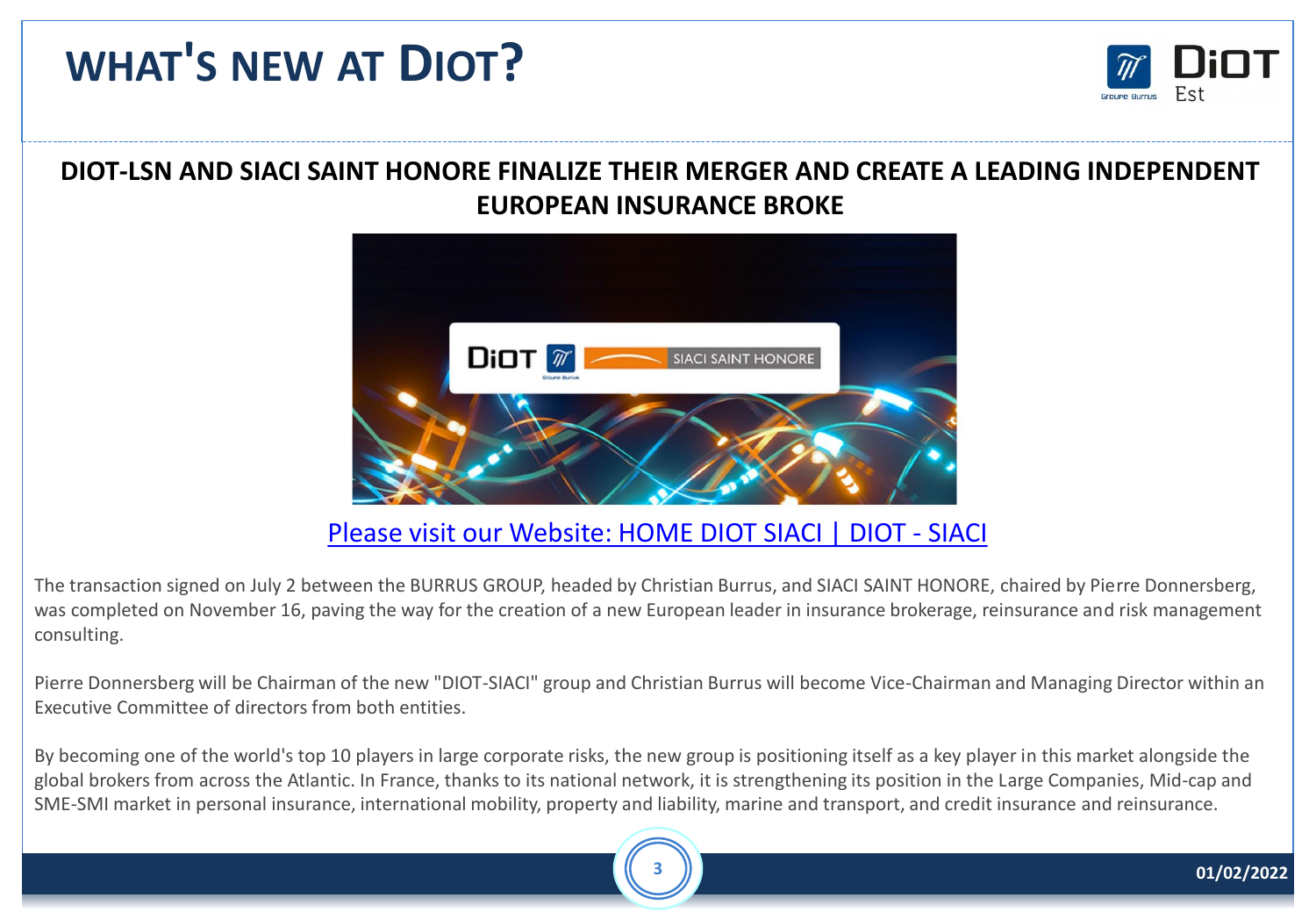## **FRENCH INSURERS NEWS**





#### Financial scams: the ACPR issues a list of dubious

#### entities and sites

The French Prudential Supervision and Resolution Authority (**ACPR**) has updated its blacklist of dubious entities or sites offering credit, savings books, payment services and insurance contracts



in France. As of Q3 2021, the ACPR lists 371 additional websites or entities considered suspicious.

[Available](https://acpr.banque-france.fr/communique-de-presse/escroqueries-lacpr-met-en-garde-le-public-contre-les-propositions-frauduleuses-de-credits-de-livrets-6) on the website, the list is not exhaustive as new unauthorized sites regularly appear.

#### The FGAO will compensate policyholders in the event of the failure of their Dommage Ouvrage

#### insurer

The French Government has announced the reinforcement of the coverage of individuals who are victims of the failure of their Dommage Ouvrage insurer.



Article 159 of the 2022 Finance Act extends the scope of intervention of the Compulsory Insurance Guarantee Fund (FGAO), to compensate policyholders in place of an insurance company that has gone into receivership or lost its license.

#### Adelaide Group, insurance specialist, victim of a cyber attack, data potentially stolen

The Adelaide Group was the object of an attempted intrusion into its computer systems on November 27. This intrusion "is now being treated as a ransomware-type cyberattack", the company, which specializes in consulting, intermediation, distribution and services in



insurance, now says. "As a precautionary measure, we have taken some servers offline and are working closely with cybersecurity specialists who are currently conducting a thorough investigation."

Those responsible for the attack told the group that they were in possession of data extracted from its systems, "notably from a Verlingue UK server". Verlingue is a subsidiary of Adelaide, an insurance broker specializing in corporate protection. It is not known how much of this data or what it was. In a press release dated November 27, the group said it had stopped and contained the attack "very quickly" thanks to its detection and security systems. At that time, it indicated that it had no knowledge of any data compromise, but had decided to interrupt "all IT activities at least for the next 48 hours". This had the effect of disconnecting all extranets and customer service sites.

### New name and visual identity for the French Insurance Federation **A** ERANCE

The French Insurance Federation (FFA) has taken on a new name and has become France Assureurs. Along with the name change comes the launch of a new website.

France Assureurs also unveils a new logo featuring the colours blue, white and red, and a new signature "Moving society forward with confidence".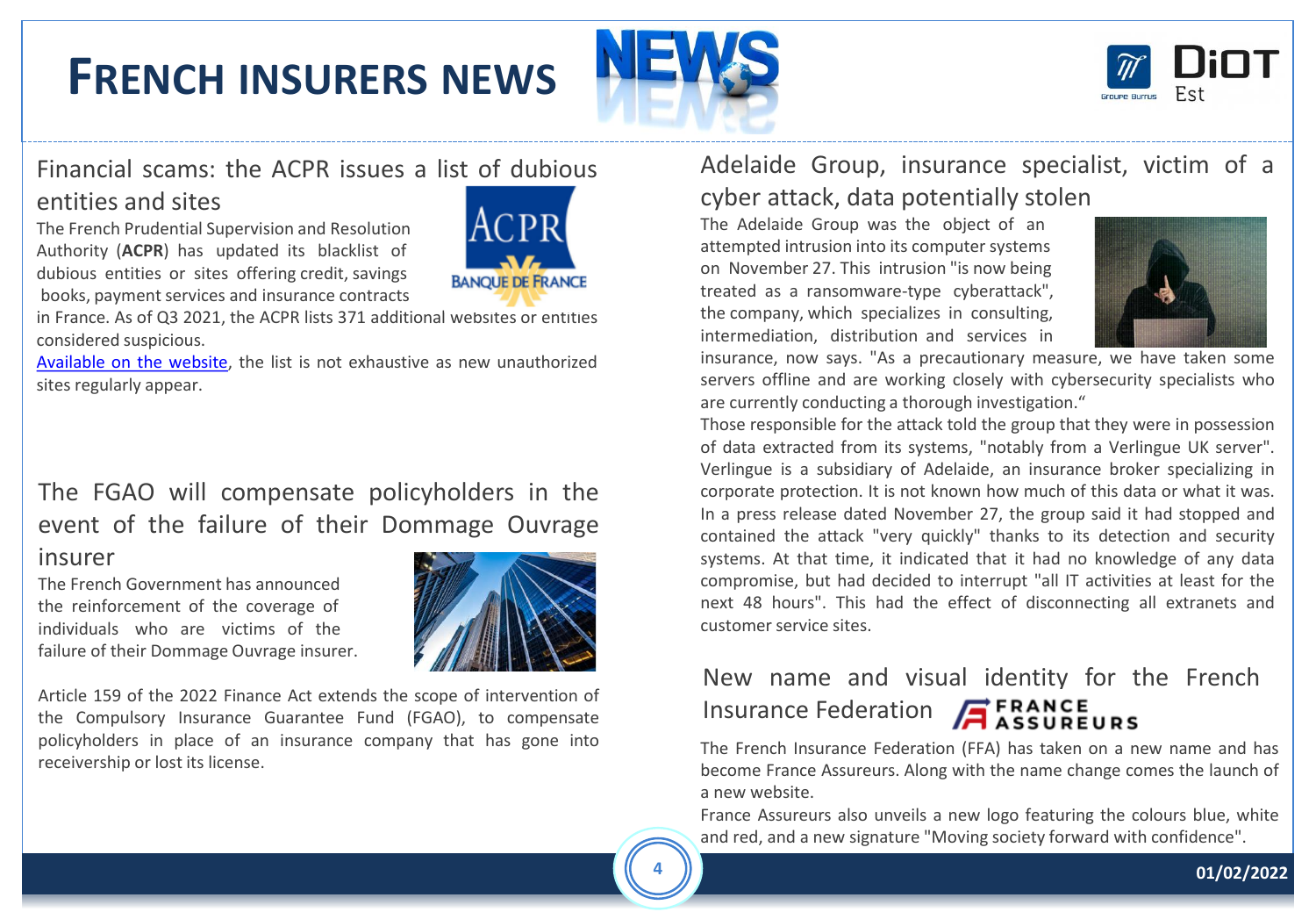## **INSURANCE NEWS AROUND THE WORLD**





#### Natural disasters: estimate of insured losses in 2021

According to Aon's first estimates, the natural catastrophes which occurred during the first nine months of 2021 would generate insured losses of around 107 billion USD. Three major events have marked the first



three quarters of 2021.These include Hurricane Ida which is expected to cost the insurance market 30 billion USD.

This disaster was followed by the floods in Europe and the winter storm Uri. The latter would generate insured losses amounting respectively to 15 billion USD and 12 billion USD.

In total, the broker has listed 15 major losses spread over the United States (9), Europe (3), Asia Pacific (2) and the Americas (1).

#### Global insurance premiums to increase

According to Swiss Re, the global insurance market turnover should increase by 3.4% in 2021, by 3.3% in 2022 and by 3.1% in 2023. The reinsurer expects life and non-life premiums to exceed 7 000 billion USD by the first half of 2022.

This growth would be driven by an increased awareness of risks, a growing demand for protection, a rise in non-life rates and a strong cyclical recovery after the Covid-19 shock.

**Turnover growth prospects per class of business:**

| <b>Class of business</b> | 2021 | 2022 | 2023 |
|--------------------------|------|------|------|
| Non-life                 | 3.3% | 3.7% | 3.3% |
| Life.                    | 3.5% | 2.9% | 2.7% |

#### NotPetya cyberattack: Merck's insurers to cover damages

In 2017, Merck was a victim of the NotPetya cyberattack. The losses suffered by the pharmaceutical group were estimated at 1.4 billion USD. Insurers, including Ace, Zurich and Allianz, refused to compensate Merck on the grounds that the group's property insurance policy does not cover acts of war and that the cyberattack originated from a Russian attack on Ukraine (act of war).

A court in the state of New Jersey (USA) ruled on the issue. It decided that the insurance policy covers up to 1.75 billion USD any damage caused by the corruption of computer data. The court also underlined that the contract does not mention any exclusion of acts of war.

It is to be reminded that NotPetya had affected several large groups such as Mondelez, Reckitt, Benckiser and Maersk.

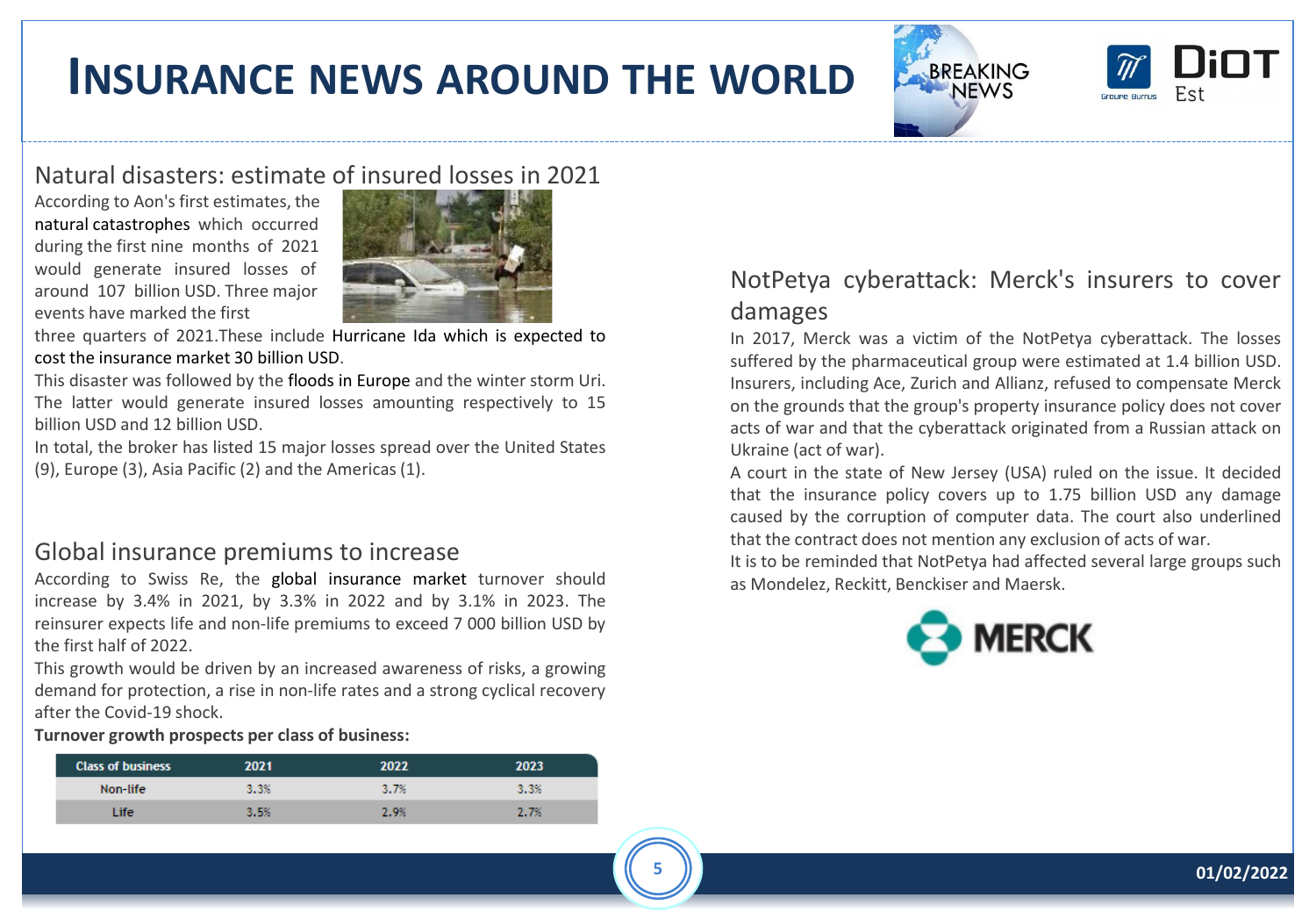#### **6 01/02/2022**

### **CURRENT TRENDS IN THE FRENCH INSURANCE MARKET**

L'**AMRAE** (*Association for the Management of Risks and Insurances of the Enterprise*) has published its new study on the state of the insurance market in France and the outlook for 2022 with the contribution of the **Diot Group**.

According to AMRAE's Vice President: "*the trend is a continuation of the years 2019-2020, which saw market conditions harden across all lines of business with shrinking capacities, higher deductible levels, cascading exclusions, less and less individualized wording*".

We are witnessing a hardening of the market and a difficulty in placing risks, particularly on cyber and financial lines.

For property damage, the trend is clearly upward, although to a lesser extent for liability, but the increase in rates is clear

| Evolution / From 2020                   | <b>SCOPE OF</b><br><b>COVERAGE</b> | <b>DEDUCTIBLE</b> | <b>INSURERS</b><br><b>CAPACITY</b> | <b>RATE</b> |  |
|-----------------------------------------|------------------------------------|-------------------|------------------------------------|-------------|--|
| PD/BI                                   |                                    |                   |                                    |             |  |
| focus on natural events                 |                                    |                   |                                    |             |  |
| focus on terrorism                      |                                    |                   |                                    |             |  |
| focus on supply chain                   |                                    |                   |                                    |             |  |
| focus on BI without<br>material damages |                                    |                   |                                    |             |  |
| <b>CONSTRUCTION</b>                     |                                    |                   |                                    |             |  |
| <b>CAR FLEET</b>                        |                                    |                   |                                    |             |  |
| <b>CARGO</b>                            |                                    |                   |                                    |             |  |
| <b>LIABILITY</b>                        |                                    |                   |                                    |             |  |
| <b>CYBER RISKS</b>                      |                                    |                   |                                    |             |  |
| <b>D&amp;O</b>                          |                                    |                   |                                    |             |  |
| Focus on internal &<br>external fraud   |                                    |                   |                                    |             |  |
| <b>Focus EPL</b>                        |                                    |                   |                                    |             |  |
| <b>CREDIT</b>                           |                                    |                   |                                    |             |  |
| <b>POLITIC</b>                          |                                    | <b>NIA</b>        |                                    |             |  |
| <b>HEALTH INSURANCE</b>                 |                                    |                   |                                    |             |  |

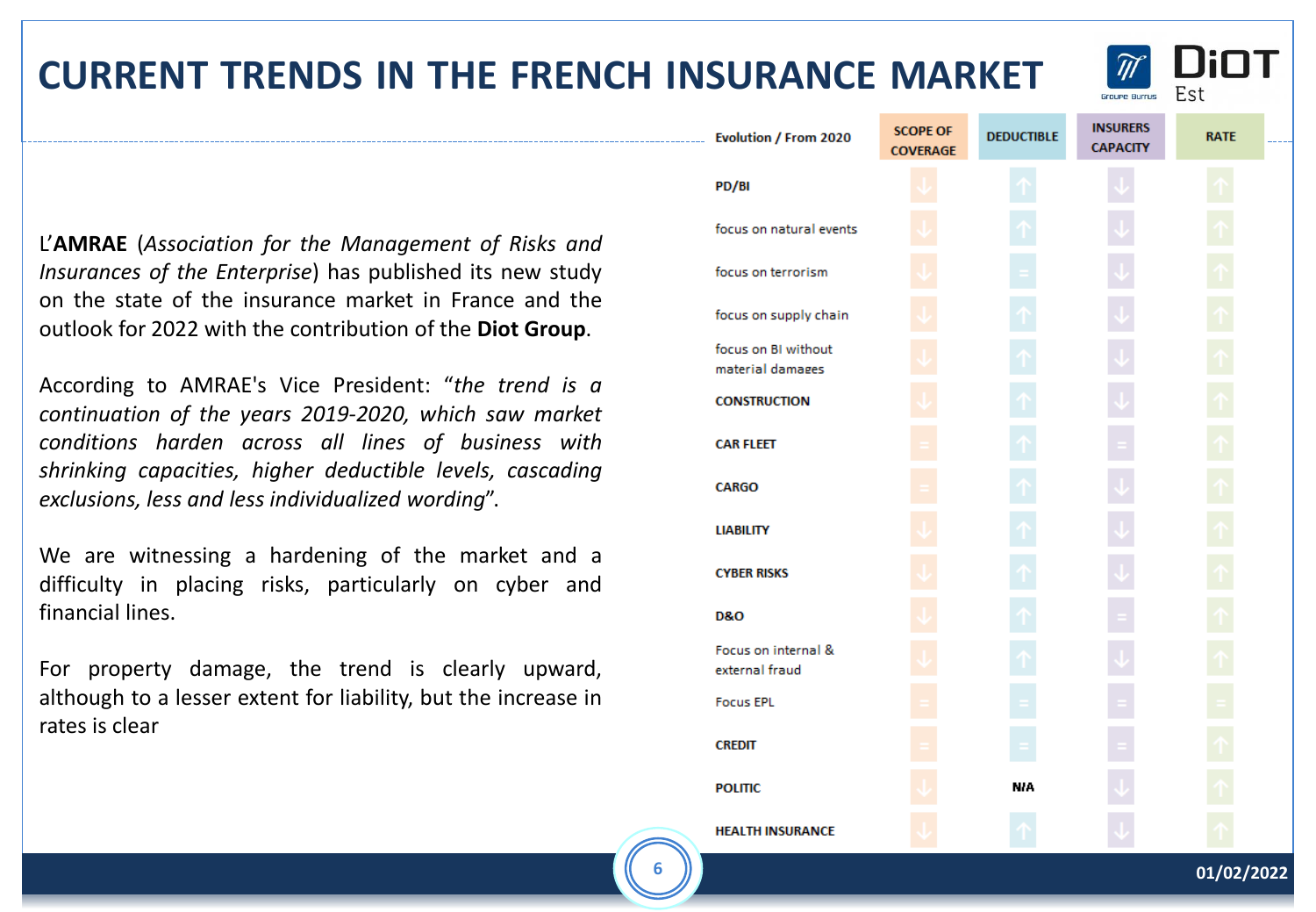### **SPECIAL REPORT: CLIMATE CHANGE**





Climate change is a global phenomenon that worries all countries located in the four corners of the planet. In **2021, suffocating heat waves swept the Middle East and North Africa.**

At the same time, torrential rains devastated Europe and Asia, while hurricanes of high intensity periodically hit the coasts of the United States, ...

Over the last 50 years, the number of disasters of meteorological, climatic or hydrological origin has increased five times.

According to Swiss Re's analyses, climate deregulation is becoming the number one risk for insurers and reinsurers in the long run.

#### **Climate change: rising temperatures and sea levels**

In 2020, the average global temperature has increased by 1.2 °C compared to the pre-industrial era. This global warming is having a lasting effect on weather patterns and ecosystems. The consequences on the planet are already irreversible for centuries or even millennia, UN climate experts warn.

The latest report of the Intergovernmental Panel on Climate Change (IPCC), published in early August 2021, reveals that global temperatures should, according to the least pessimistic scenario, increase by 1.5 °C by 2030. The IPCC's previous estimate, made three years ago, predicted such a rise of 1.5 °C in 2040 and not in 2030, that is, ten years later.

Today, the most pessimistic scenario foresees a warming of between 3.3 and 5.7 degrees if governments do not review their environmental policies.

The biggest risks are the melting of ice and the rise of water levels. Indeed, the level of the oceans has risen by nearly 20 cm since 1900.

In the last 10 years, the rate of rise of the waters has tripled. At this pace, the sea level could rise by up to one meter by 2100 and by up to two meters according to most downbeat scenarios.

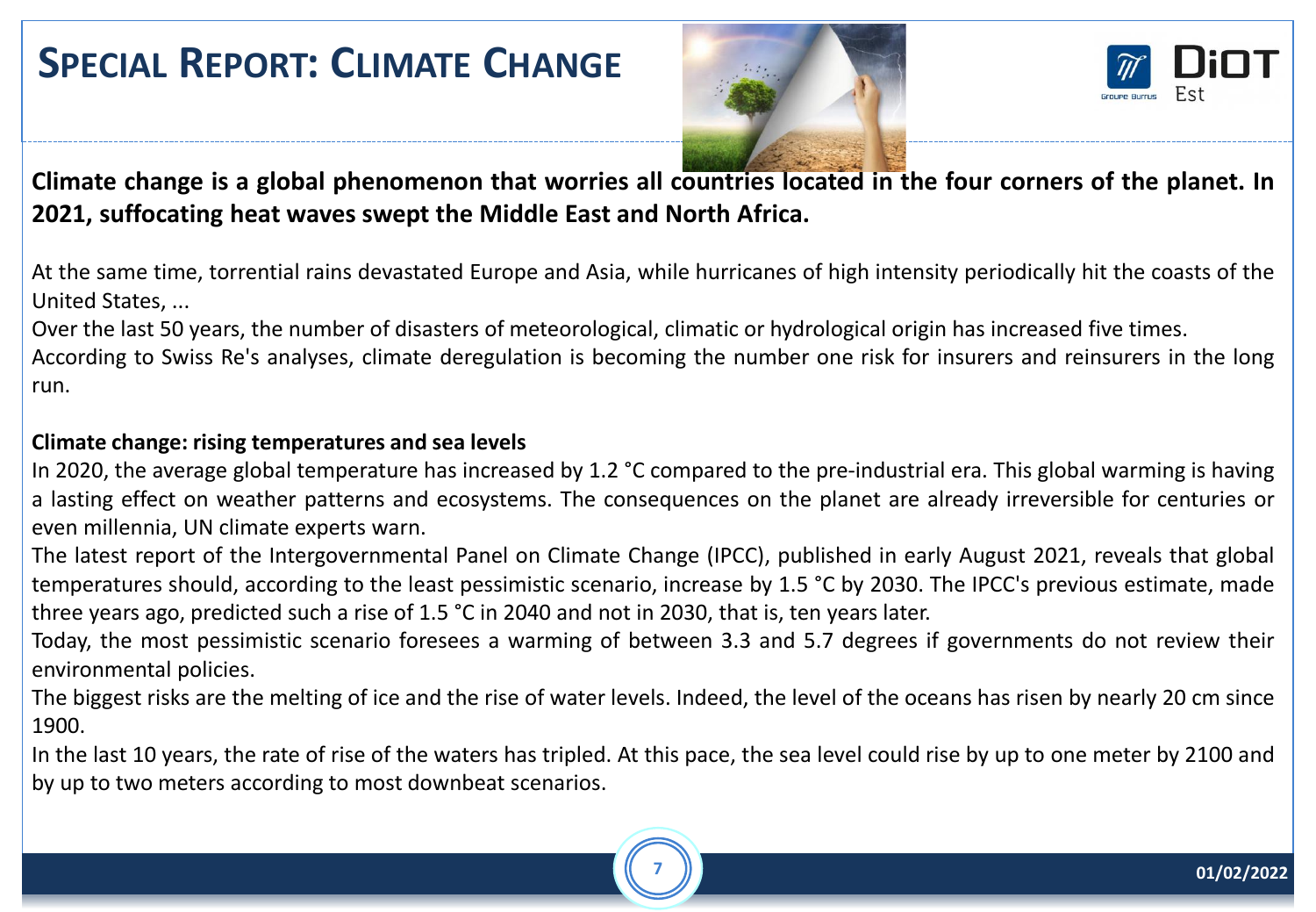### **SPECIAL REPORT: CLIMATE CHANGE**





#### **Climate change: extremely intense natural disasters**

The other consequence of climate change consists of extreme weather events such as hurricanes, storms, fires, heat waves, etc. which are becoming more frequent and intense in many parts of the world.

These risks are 1.2 to 9 times higher than those sustained during the pre-industrial era.

#### **Hurricanes, a recurrent phenomenon in the United States**

High intensity hurricanes continue to occur one after the other in the United States. After Andrew with 53 billion USD of economic losses in 1992, Katrina (163 billion USD) in 2005, Sandy (75 billion USD) in 2012, Harvey (135 billion USD), Maria (100 billion USD) and Irma (55 billion USD) in 2017, Ida came to compound the losses by hitting the south and north-east of the country at the end of August-beginning of September 2021. The states of Louisiana, New Jersey and New York were also devastated.

Ida has claimed the lives of at least 50 people and caused material damage estimated, to date, at 95 billion USD.

In 2020, the North Atlantic reported a record 29 tropical storms. At the end of the first half of the hurricane season, which runs from 1 June to 30 November 2021, 12 events have already been reported while the seasonal peak has not yet been reached.

#### **Floods in Europe and Asia**

Western Europe is not safe from major catastrophic events that have increased nine times compared to the pre-industrial era: severe storms, torrential rains, floods.

The floods of July 2021 affected several countries of the continent, mainly Germany and Belgium. This rainy episode, which largely exceeded the record rainfall levels reported in the past, have claimed the lives of 200 people and caused insured losses of about 8 billion USD.

In Asia, the tragic floods that occurred during the last monsoon season caused 192 deaths in Mumbai (India), 99 in China and 113 in Afghanistan.

On a global level, 920 people lost their lives during the month of July 2021 alone due to floods.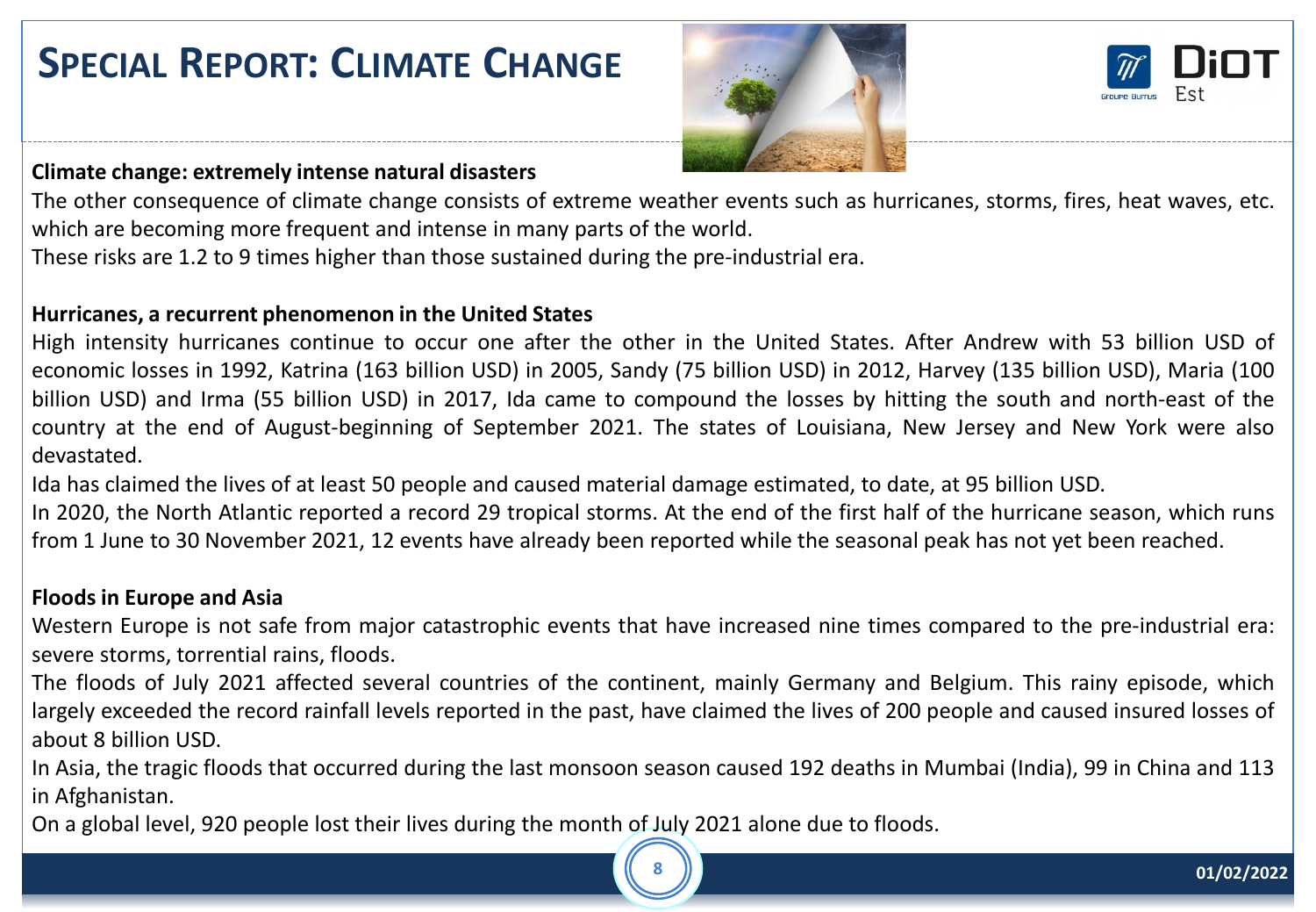### **SPECIAL REPORT: CLIMATE CHANGE**





#### **Forest fires**

Forest fires are increasing around the world, often caused by unprecedented heat waves. In the summer of 2021, fires of historic proportions devastated Turkey, Greece, Italy, Canada and Algeria.

The American west coast was, on a yearly basis the hardest hit, sustaining the second largest fire in its history.

Unprecedentedly, Siberia, one of the coldest regions on the planet, was the prey of flames during the month of August 2021. Some 17.8 million hectares of forest went up in smoke between Karelia and Lakutia. For the first time in history, the toxic smoke and ashes released by these fires reached the North Pole.

#### **Heat waves**

The summer of 2021 was marked by unprecedented heat waves throughout the world, with temperature records being broken everywhere, and with prolonged heat waves. Even the coldest regions suffocated from the rising temperatures.

Canada, for example, experienced an unprecedented heat wave with temperatures exceeding 45 °C in several cities. Seasonal normal temperatures were sometimes exceeded by 20 degrees.

Absolute temperature records were also reported in Turkey (49.1 °C), Northern Ireland, Morocco, Japan, the United States and Siberia, which experienced several days of over 39 °C.

The month of July 2021 broke all records in terms of rainfall, fires and floods. It is even considered by the National Oceanic and Atmospheric Administration (NOAA) as the hottest month ever reported by meteorologists.

According to scientists, exceptional heat waves are likely to pick up two to seven times over the next three decades if air pollution continues at this current pace. New historical temperature records are therefore to be expected in the coming years.

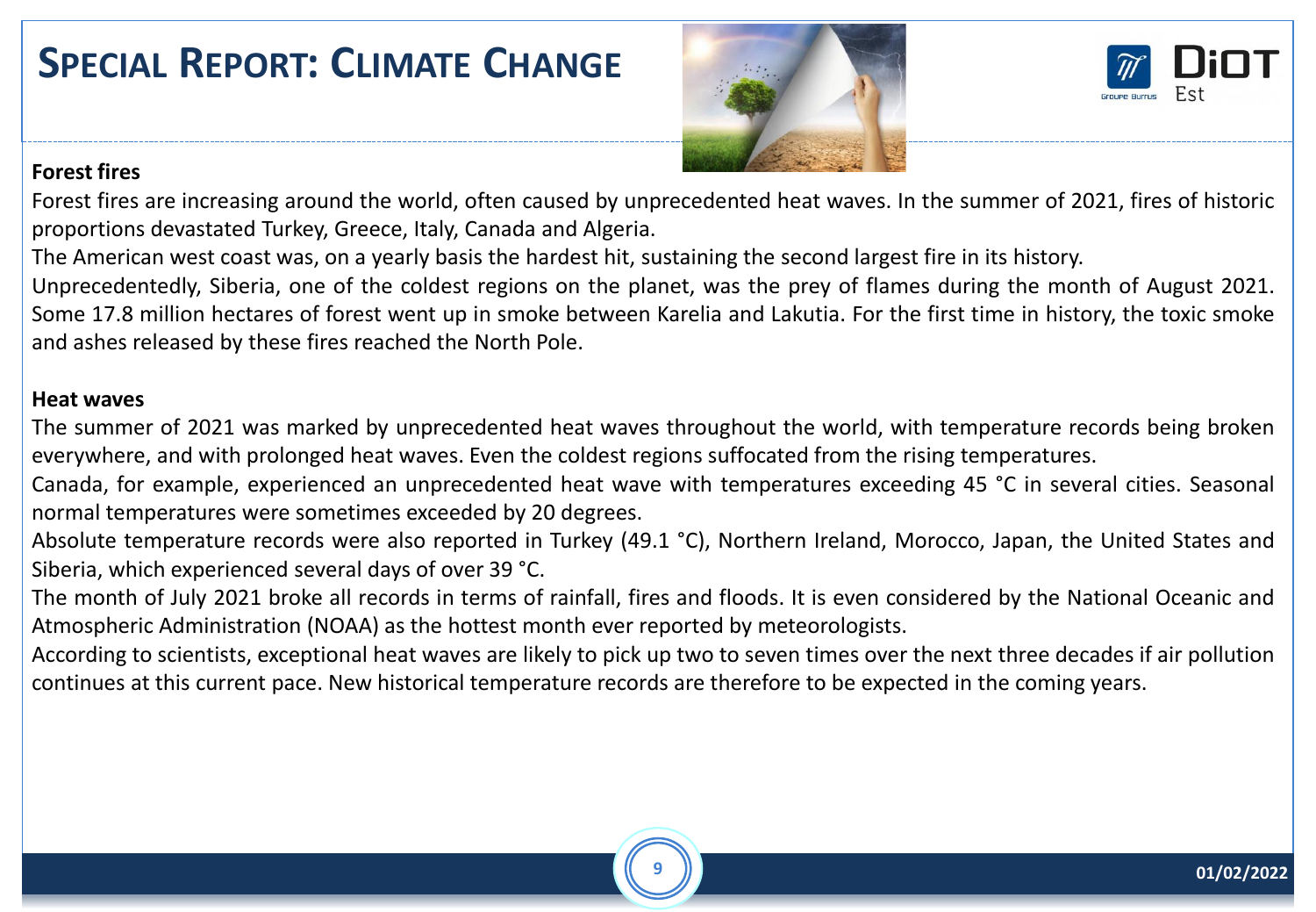# **STUDY "IMPACT OF CLIMATE CHANGE ON INSURANCE TO 2050"**



The French Insurance Federation (FFA) publishes its study "**Impact of Climate Change on Insurance to 2050**". The study by the FFA is a new alert. Based on projections, it is largely founded on the work conducted at the Laboratory of Climate and Environment Sciences Laboratory of the University of Paris-Saclay. The methodology of the study is based on the superposition of climate and economic projections allows us to quantify the evolution of the cost the next 30 years for insurers.

This study reinforces the idea that prevention and the spreading of a culture of natural risk within our populations are key assets to be mobilized to improve the resilience of our country to climate change.

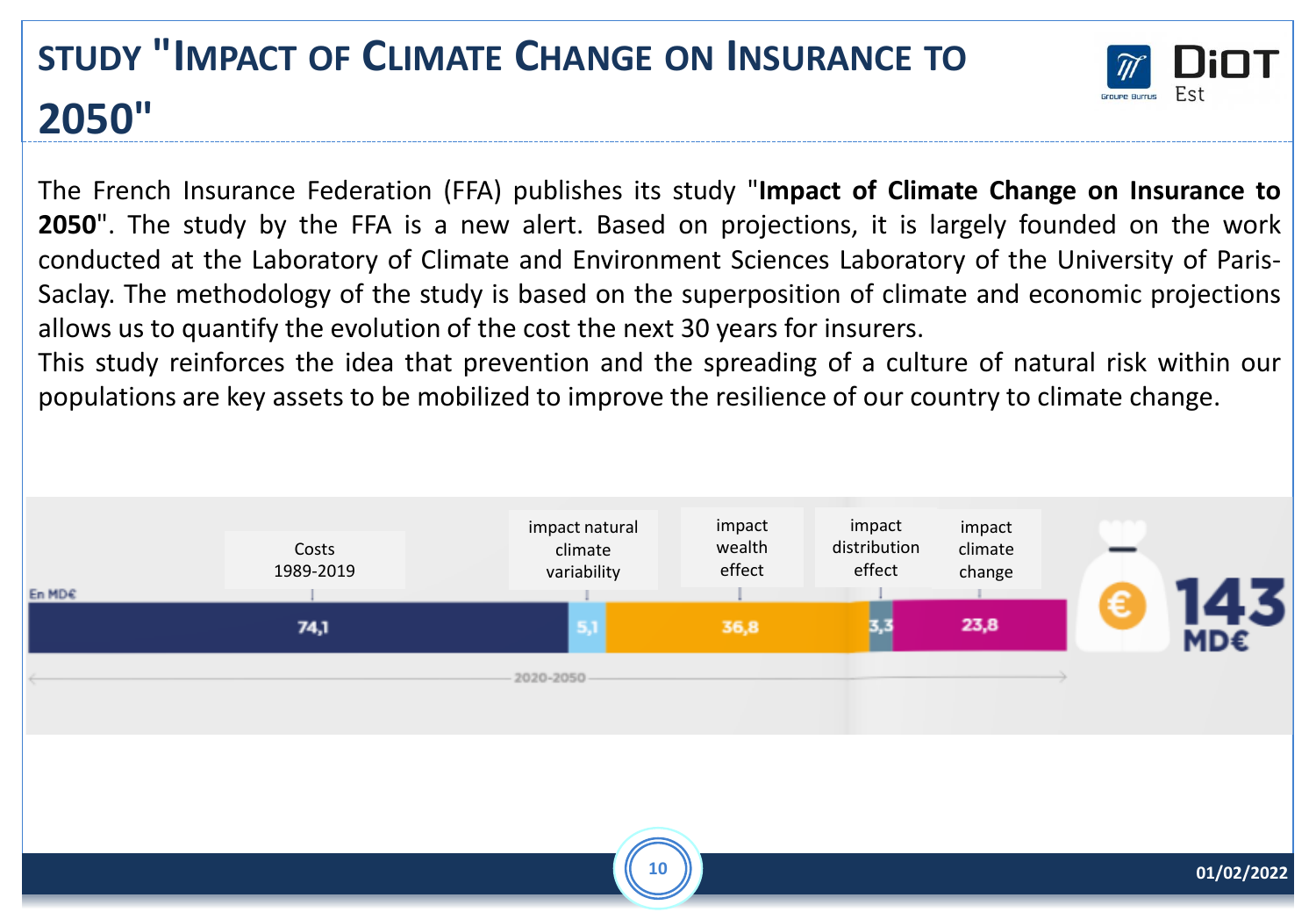### **THE 10 BIGGEST RANSOMWARE ATTACKS OF 2021**



Ransomware attacks on Colonial Pipeline, JBS Foods, and other major organizations made headlines in 2021, and show no sign of slowing down. Across the world, hackers are exploiting security weaknesses and holding the data of companies, governments and healthcare organizations hostage, sometimes demanding tens of millions of dollars in payment.

| <b>Date</b>       | <b>Company</b>           | <b>Sector of activity</b> | <b>Head of office</b> | <b>Consequences</b>                                                                                                                                                                                                 |
|-------------------|--------------------------|---------------------------|-----------------------|---------------------------------------------------------------------------------------------------------------------------------------------------------------------------------------------------------------------|
| February 2021     | <b>CD PROJEKT</b>        | $\mathsf{I}\mathsf{T}$    | Poland                | The hacker group accessed source code to game projects in development and<br>encrypted devices<br>No ransom payments have been made                                                                                 |
| <b>March 2021</b> | <b>ACER</b>              | $\mathsf{I}\mathsf{T}$    | Taiwan                | Ransomware attack with a 50 million USD ransom demand. As the company<br>did not comply with the cybercriminals' demands, the stolen data was leaked<br>on the dark web.                                            |
| April 2021        | <b>QUANTA</b>            | $\mathsf{I}\mathsf{T}$    | Taiwan                | One of Apple's major suppliers.<br>Leaking Apple product blueprints.<br>The hacker group demanded \$50 million.<br>No ransom payments have been made.                                                               |
| April 2021        | <b>Colonial Pipeline</b> | Energy                    | <b>USA</b>            | 100 gigabytes of stolen data.<br>Computer system shutdown, interruption of all pipeline operations, resulting<br>in fuel shortage.<br>4.4 million USD of ransom was paid.                                           |
| April 2021        | <b>NBA</b>               | Sport                     | <b>USA</b>            | 500 GB of stolen confidential data concerning the Houston Rockets.<br>No ransom payments have been made                                                                                                             |
| May 2021          | <b>Brenntag</b>          | Energy                    | <b>USA</b>            | 150 gigabytes of stolen data.<br>4.4 million USD of ransom was paid                                                                                                                                                 |
| May 2021          | <b>JBS FOODS</b>         | Agri-food                 | <b>Brazil</b>         | Interruption of the slaughterhouses<br>11 million USD of ransom was paid                                                                                                                                            |
| May 2021          | <b>AXA</b>               | Insurance                 | France                | 3 terabytes (1) of data belonging to AXA have been stolen.<br>Losses were estimated at 5.5 billion USD.                                                                                                             |
| May 2021          | <b>CNA Financial</b>     | Insurance                 | <b>USA</b>            | A ransomware attack caused services to be shut down for a few days.CNA<br>Financial had to pay a ransom of 40 million USD.                                                                                          |
| <b>July 2021</b>  | <b>KASEYA</b>            | IT                        | <b>USA</b>            | one million systems were encrypted from Kaseya's direct clients as well as<br>their customers.<br>The hacker group demanded \$70 million in bitcoin.<br>No ransom payments have been made.<br>$U + U U Z + Z U Z Z$ |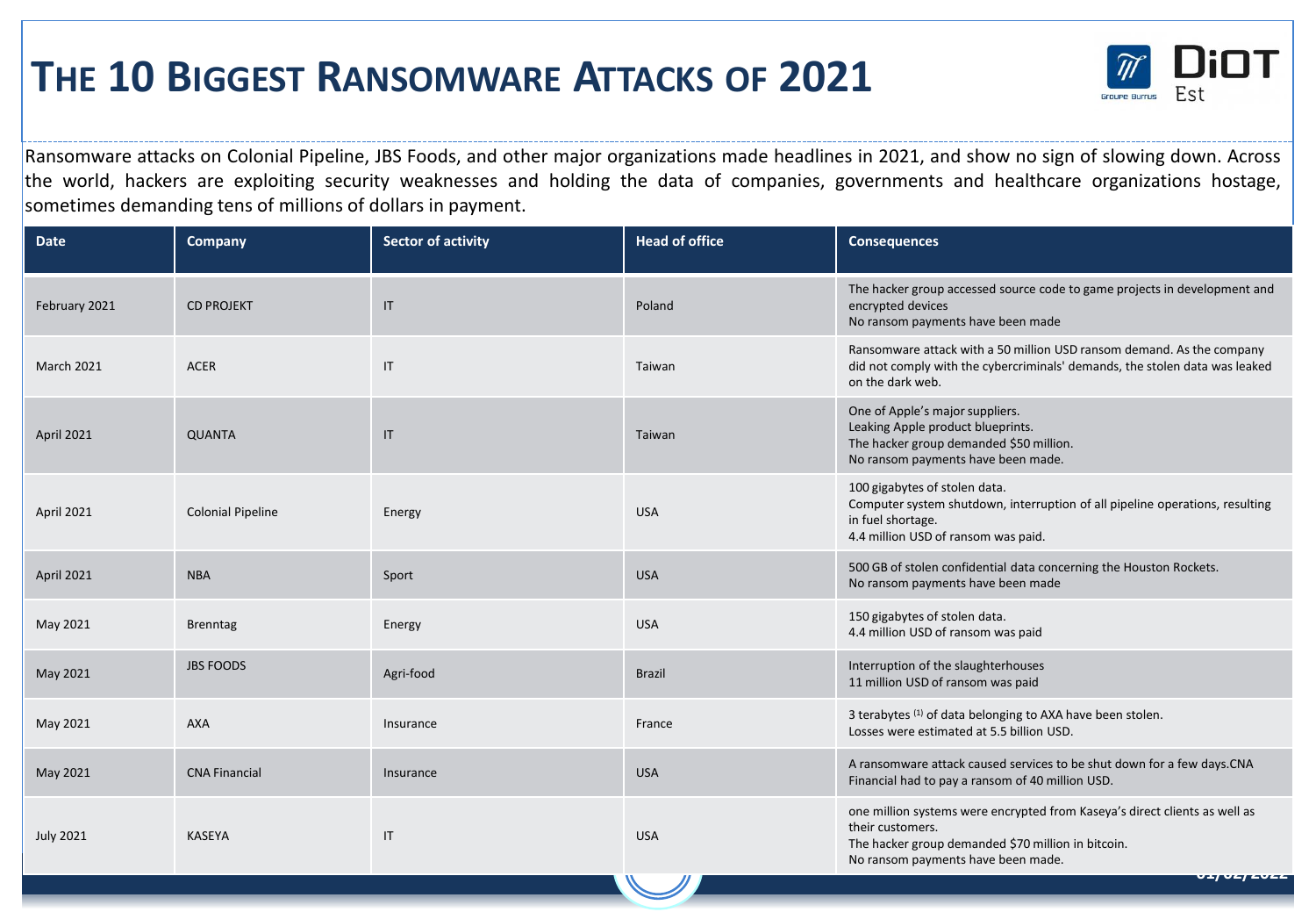## **LEGAL NEWS**







### Supreme Court – Decision 10/06/2021 (N°20-15.277)

On the non-respect of the Unified Technical Document (UTD) standards and the contractual liability of the builder

A real estate company had the project of building a logistic platform composed of warehouses and offices. Following a storm, part of the roof of one of the warehouses collapsed. The judicial expertise operations highlighted the structure's lack of conformity to a unified technical document (UTD), without however finding the cause of the disaster.

The Supreme Court has decided that **in the absence of a disorder, non-compliance with standards that are not made mandatory either by law or by contract cannot result in the builder being required to comply.**



### Supreme Court – Decision 05/01/2022 (N°20-20.331) A helping hand does not exempt you from responsibility!

Within the framework of a voluntary assistance agreement, as soon as the assistant acts in the name and for the account of the assisted person, he engages his contractual responsibility even when he commits a careless fault.

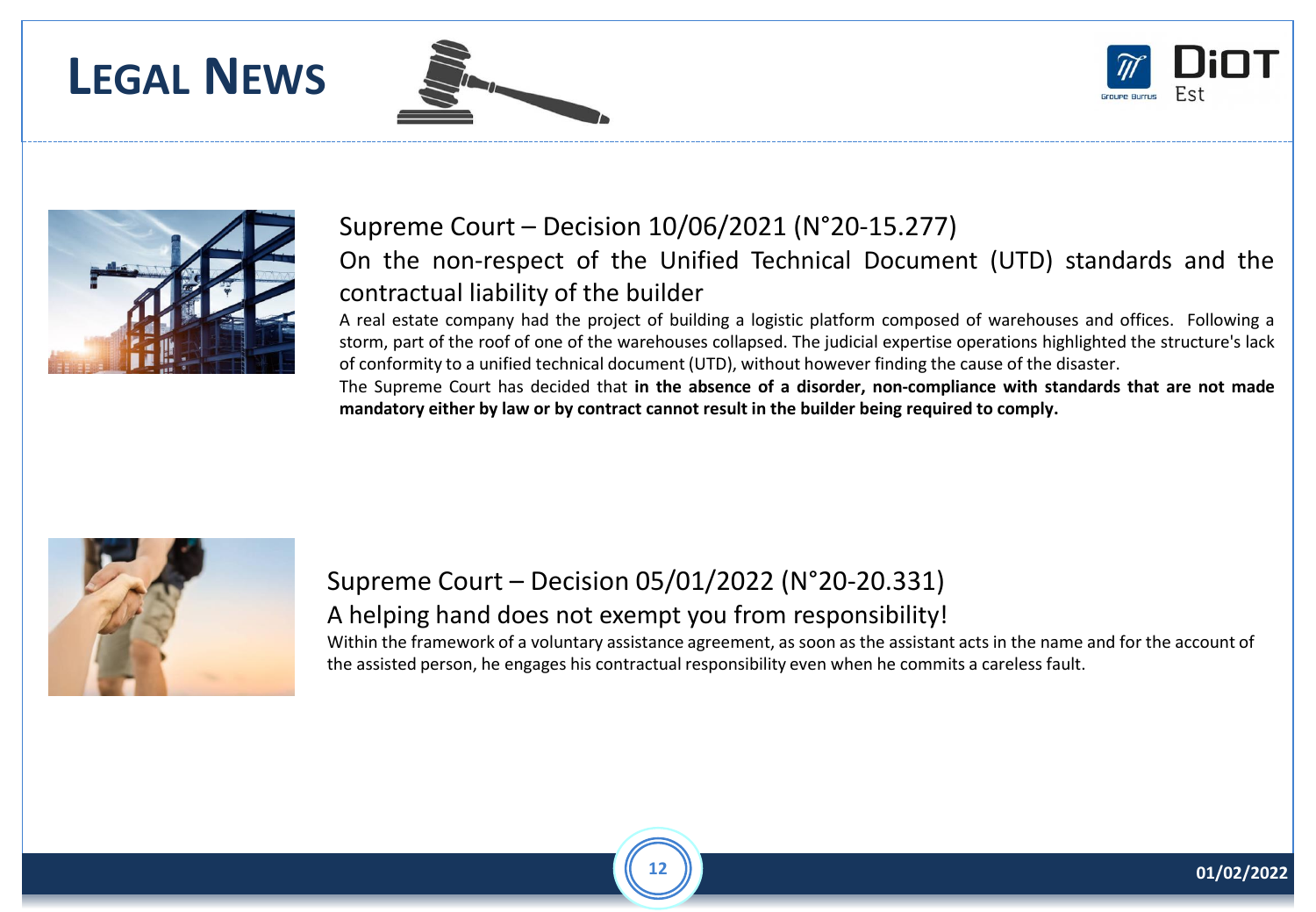# **Our international team members**





#### **Alfred MATTERN – International director**  [amattern@diot.com](mailto:amattern@diot.com) Office : +33 388243901 Mobile : +33 670862822



**Roméo BATTAGLIA - International car fleet manager** [rbattaglia@diot.com](mailto:dhan@diot.com) Office: +33 388243915



**Emilie JOLIWALD – International account manager**  [ejoliwald@diot.com](mailto:wmecha@diot.com) Office : +33 388243914



**Geneviève LAMBINET – International account manager**  [glambinet@diot.com](mailto:glambinet@diot.com) Office : +33 388243909



**Monika OLCK – International consultant**  [molck@diot.com](mailto:molck@diot.com) Mobile: +33 685304628